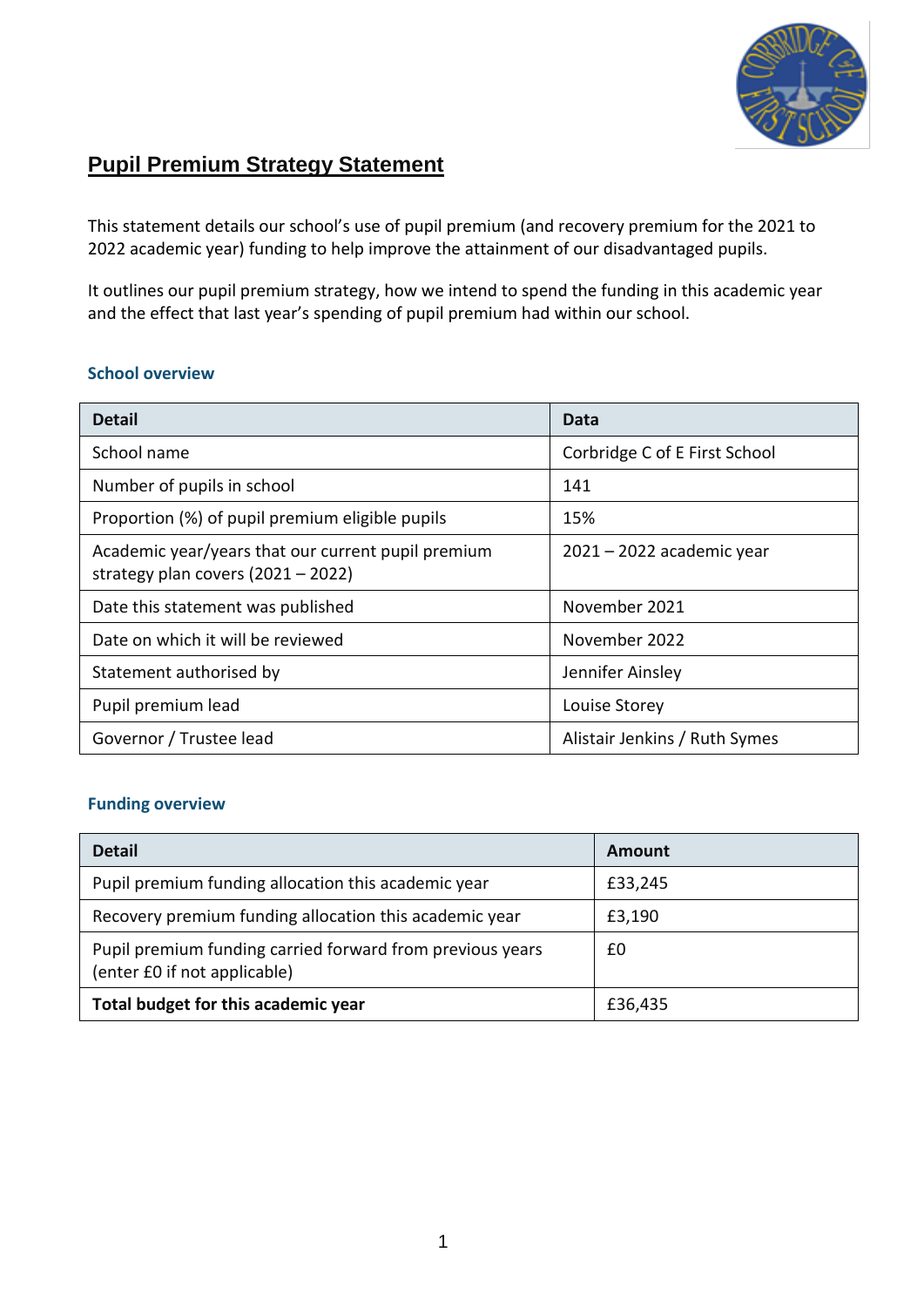### **Part A: Pupil premium strategy plan**

### **Statement of intent**

At Corbridge Church of England First School our intention is to provide an inspirational and inclusive teaching and learning environment in which all pupils can 'Be the best they can be!" Through the use of the pupil premium grant and recovery premium funding we aim to accelerate progress and raise attainment for disadvantaged children and their peers. We prioritise inclusive, quality first teaching and learning for all as our core provision with high quality intervention to support this. A key principle is to ensure well-being and readiness to learn in order to narrow learning gaps. We recognise that good mental health is the foundation of all achievement in school. An important contributing factor to the raising of attainment and progress rates lies within removing social, emotional and environmental barriers to learning.

### **Our Priorities**

- Ensuring all pupils receive quality first teaching in each lesson
- Closing the attainment gap between disadvantaged pupils and their peers
- Providing targeted academic support for pupils who are not making the expected progress
- Ensuring financial barriers do not prevent disadvantaged pupils experiencing enhancement opportunities.

### **Challenges**

This details the key challenges to achievement that we have identified among our disadvantaged pupils.

| <b>Challenge</b><br>number | Detail of challenge                                                                                                                   |
|----------------------------|---------------------------------------------------------------------------------------------------------------------------------------|
|                            | Lower attainment than non-disadvantaged pupils.                                                                                       |
|                            | Gaps in key knowledge from previous year groups.                                                                                      |
| 3                          | Varied learning experiences throughout COVID home learning time.                                                                      |
| 4                          | Social and emotional factors relating to mental health and development of age<br>appropriate interaction skills – readiness to learn. |
| 5                          | Attendance and punctuality.                                                                                                           |
| 6                          | Factors relating to early childhood experiences or trauma.                                                                            |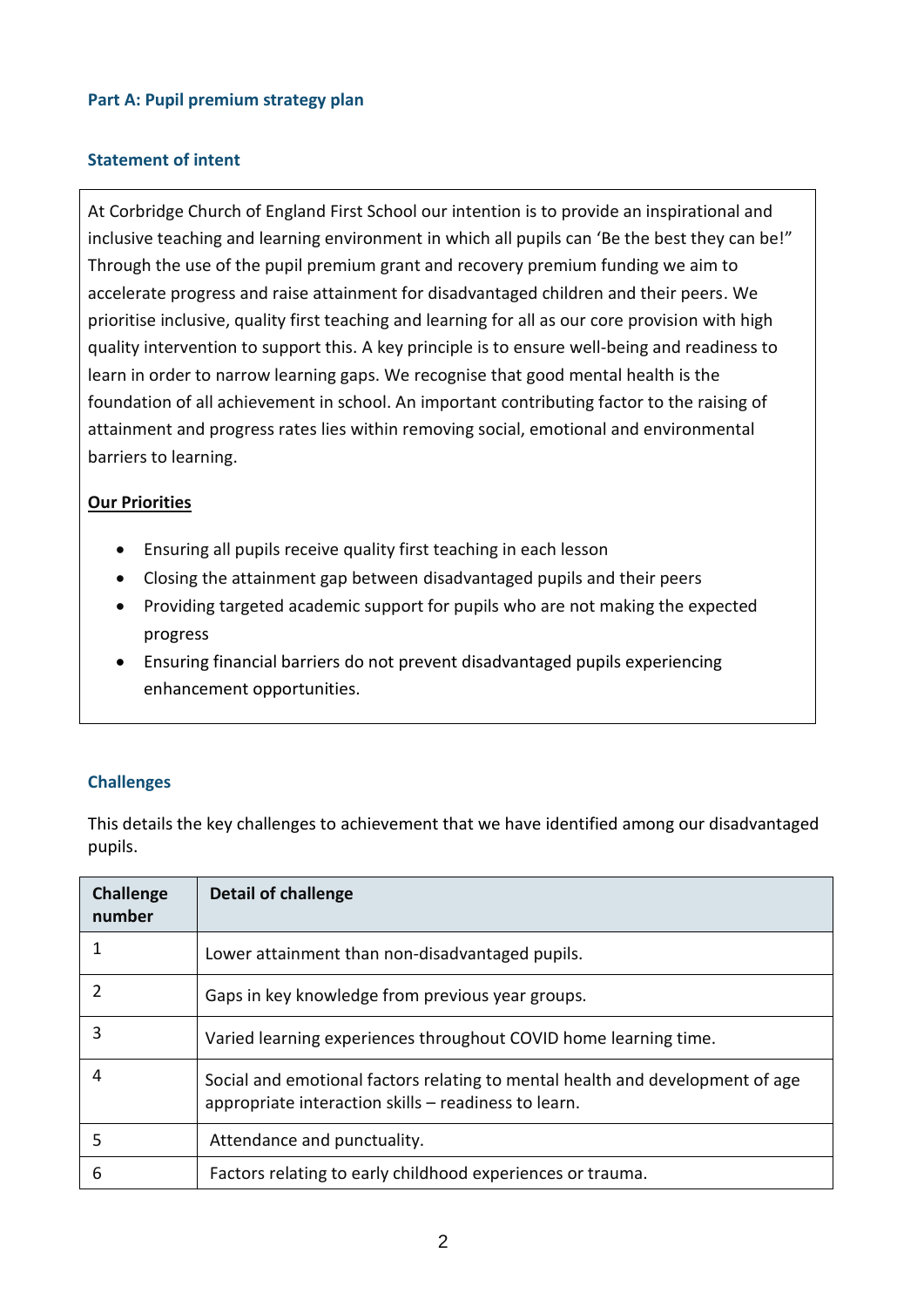### **Intended outcomes**

This explains the outcomes we are aiming for **by the end of our current strategy plan**, and how we will measure whether they have been achieved.

| <b>Intended outcome</b>                                                                        | <b>Success criteria</b>                                                                                                                    |
|------------------------------------------------------------------------------------------------|--------------------------------------------------------------------------------------------------------------------------------------------|
| To narrow the attainment gap between<br>disadvantaged and non-disadvantaged pupils.            | % of disadvantaged pupils reaching expected<br>standard or above in line with non-<br>disadvantaged.                                       |
| For all disadvantaged pupils to make good or<br>better progress.                               | Good or better progress for all disadvantaged<br>pupils.                                                                                   |
| Disadvantaged pupils have excellent SEMH<br>support so they are ready to learn.                | Increased pupil access to quality first<br>teaching and whole class engagement and<br>good or better progress for disadvantaged<br>pupils. |
| Disadvantaged pupils reach the expected<br>standard in the Phonics Screening Check             | 85% pass rate in the Yr 1 / 2 phonics<br>screening check (PSC).                                                                            |
| Disadvantaged pupils reach the expected<br>standard in the Multiplication Times table<br>Check | 75% pass rate in the Yr 4 multiplication tables<br>check (MTC).                                                                            |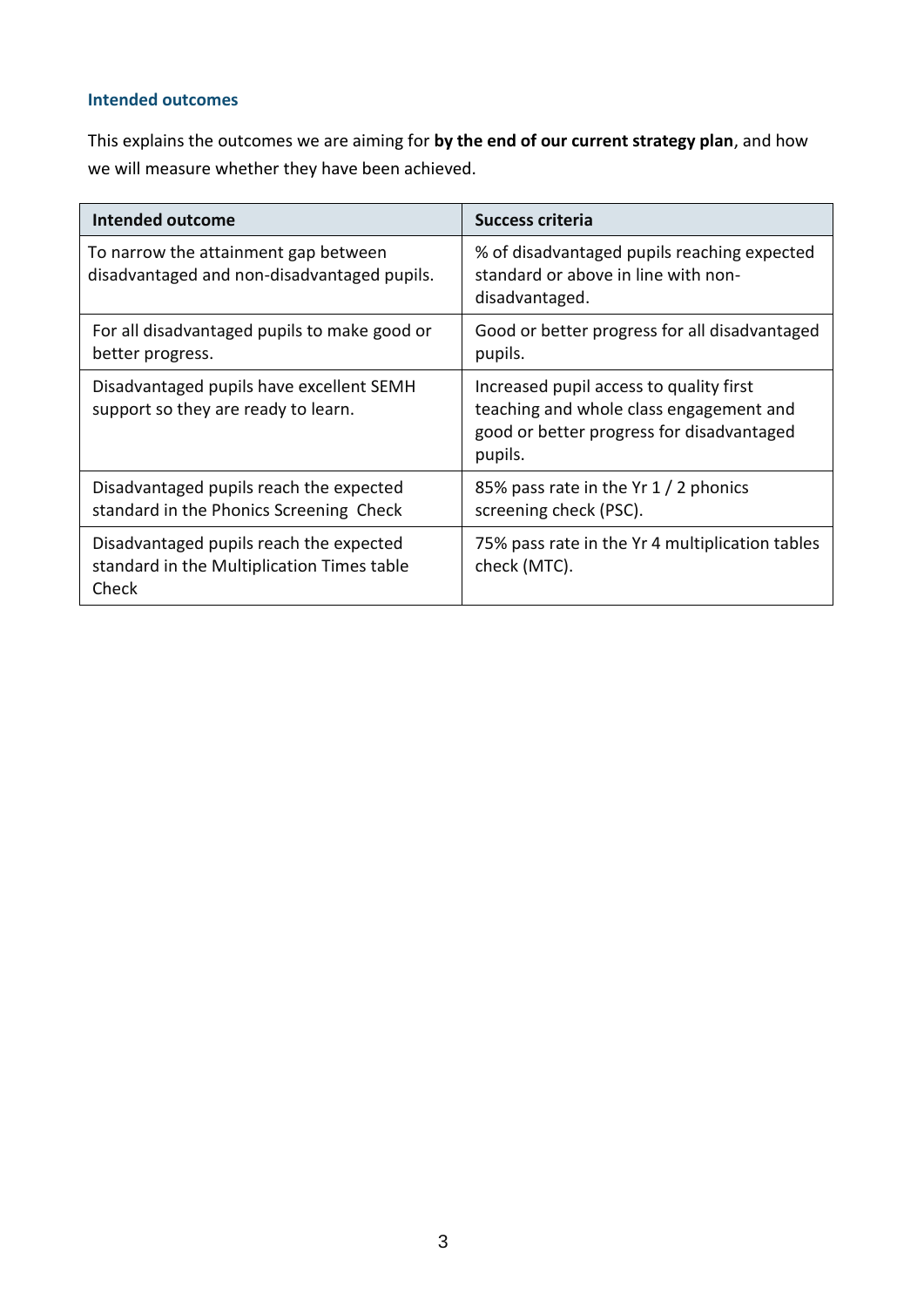### **Activity in this academic year**

This details how we intend to spend our pupil premium (and recovery premium funding) **this academic year** to address the challenges listed above.

### **Teaching (for example, CPD, recruitment and retention)**

Budgeted cost: £*17, 000*

| <b>Activity</b>                                                 | Evidence that supports this approach                                                                                                                                                                                                           | Challenge number(s)<br>addressed |
|-----------------------------------------------------------------|------------------------------------------------------------------------------------------------------------------------------------------------------------------------------------------------------------------------------------------------|----------------------------------|
| Power of Reading whole<br>school Literacy initiative<br>(£3000) | Additional 6 months progress on average<br>(EEF PP toolkit 2021).                                                                                                                                                                              | 1/2/3                            |
| Read Write Inc phonics<br>(£2000)                               | Additional 5 months progress on average<br>(EEF PP toolkit 2021).                                                                                                                                                                              | 1/2/3                            |
| Commando Joes<br>(E2000)                                        | Improved scores on 7 traits for<br>successful learners (Theory of Change<br>DFE study - Youth Endowment Fund<br>2020).                                                                                                                         | 4/5/6                            |
| Retention EYFS /<br>Literacy (£5,000)                           | Highley effective practitioners share best<br>practise to ensure quality first provision<br>as a core offer for all (EEF research -<br>'great teaching is the most important<br>lever schools have to improve outcomes<br>for their pupils.'). | 1/2/3                            |
| <b>SMHL (Senior Mental</b><br>Health Lead) (£5000)              | Additional 4 months progress on average<br>(EEF PP toolkit 2021).                                                                                                                                                                              | 4/5/6                            |

### **Targeted academic support (for example, tutoring, one-to-one support structured interventions)**

Budgeted cost: *£14,000*

| <b>Activity</b>                                                                | Evidence that supports this approach                                | Challenge number(s)<br>addressed |
|--------------------------------------------------------------------------------|---------------------------------------------------------------------|----------------------------------|
| <b>Academic Mentor</b><br>support and resources<br>and coordination<br>(£3500) | Additional 4/5 months progress on<br>average (EEF PP toolkit 2021). | 1/23                             |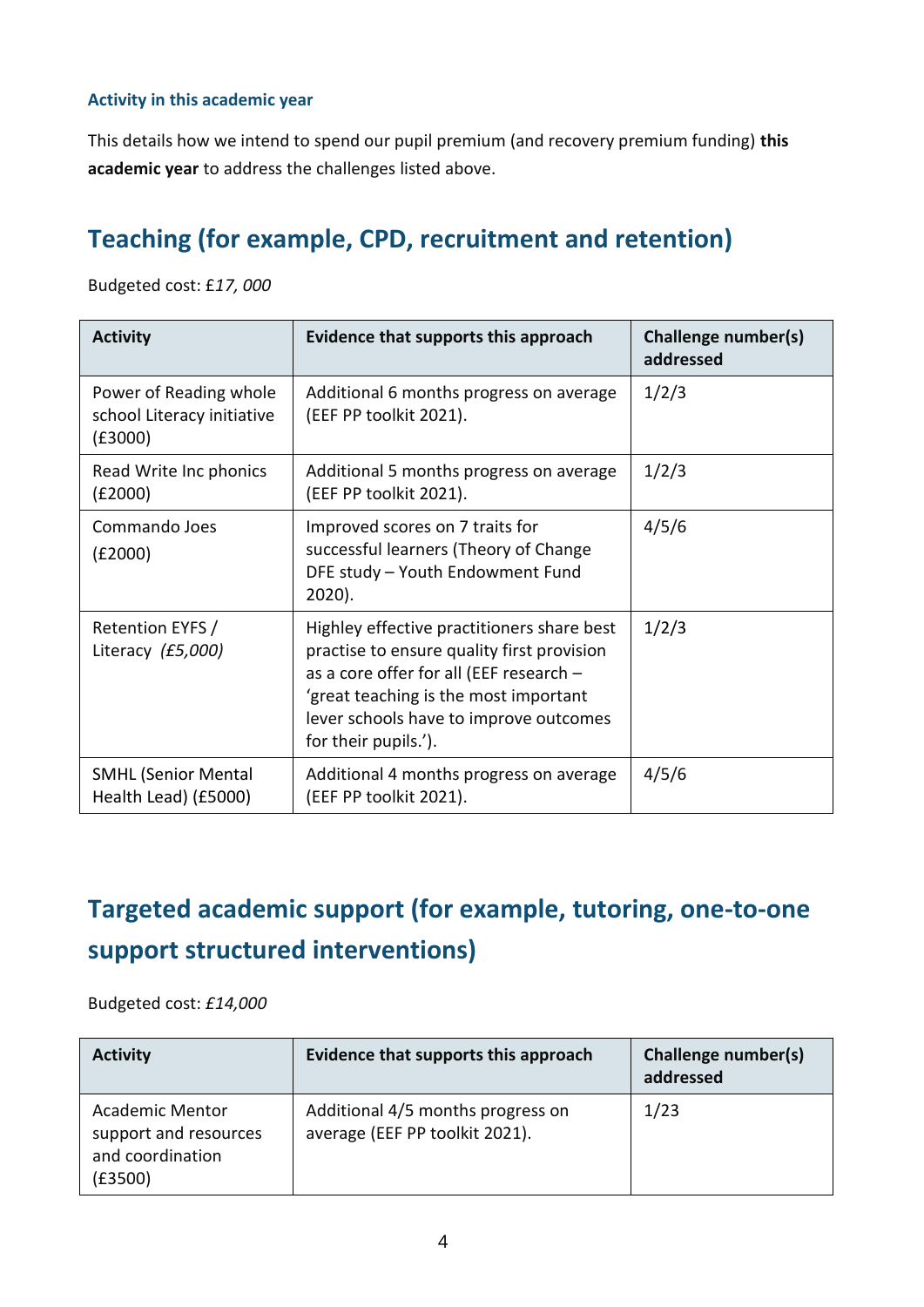| School Led Tuition and<br>resources<br>(£1000)        | Additional 4/5 months progress on<br>average (EEF PP toolkit 2021).                                                                                       | 1/2/3     |
|-------------------------------------------------------|-----------------------------------------------------------------------------------------------------------------------------------------------------------|-----------|
| Teaching assistant<br>interventions (£6,000)          | Additional 4 months progress on<br>average. (EEF PP toolkit 2021).                                                                                        | 1/2/3/4/6 |
| Assessment and<br>baselining materials<br>(E500)      | Accurate entry and exit levels for<br>intervention supports progress measures<br>and feeds into assess/plan/do/review<br>model - evidence based approach. | 1 and $2$ |
| Banded Books- fluency<br>and comprehension<br>(£2000) | Additional 6 months progress on<br>average. (EEF PP toolkit 2021).                                                                                        | 1/2/3     |
| Peer tutoring initiative<br>(£1000)                   | Additional 5 months progress on<br>average. (EEF PP toolkit 2021).                                                                                        | 1/2/3/4   |

# **Wider strategies (for example, related to attendance, behaviour, wellbeing)**

Budgeted cost: £*5,700*

| <b>Activity</b>                                                                                                                                          | Evidence that supports this approach                                                                                                                                                     | <b>Challenge number(s)</b><br>addressed |
|----------------------------------------------------------------------------------------------------------------------------------------------------------|------------------------------------------------------------------------------------------------------------------------------------------------------------------------------------------|-----------------------------------------|
| Delivery of social,<br>emotional, mental health<br>and wellbeing<br>support/intervention $-$<br><b>Emotional Literacy and</b><br>THRIVE approach (£3000) | Additional 4 months progress on<br>average. (EEF PP toolkit 2021).                                                                                                                       | 4/5/6                                   |
| Peer Massage training<br>(E500)                                                                                                                          | Peer massage: enhances attentiveness,<br>enhances social interaction, reduces<br>anxiety and stress hormones and<br>boosts self esteem. (Research from<br>'Story Massage' organisation). | 4/5/6                                   |
| Sensory Processing in the<br>Classroom training and<br>resources (£1500)                                                                                 | Support for sensory processing, co-<br>ordination and regulation benefits<br>learning, cognition and emotional<br>wellbeing.<br>(DFE 2017 SEN Support - A Rapid<br>Evidence Assessment). | 4/6                                     |
| ASD early identification<br>training (£200)                                                                                                              | Early identification/intervention of ASD<br>improves the child's chances of good<br>overall development - mentally,<br>emotionally, physically and cognitively                           | 4/6                                     |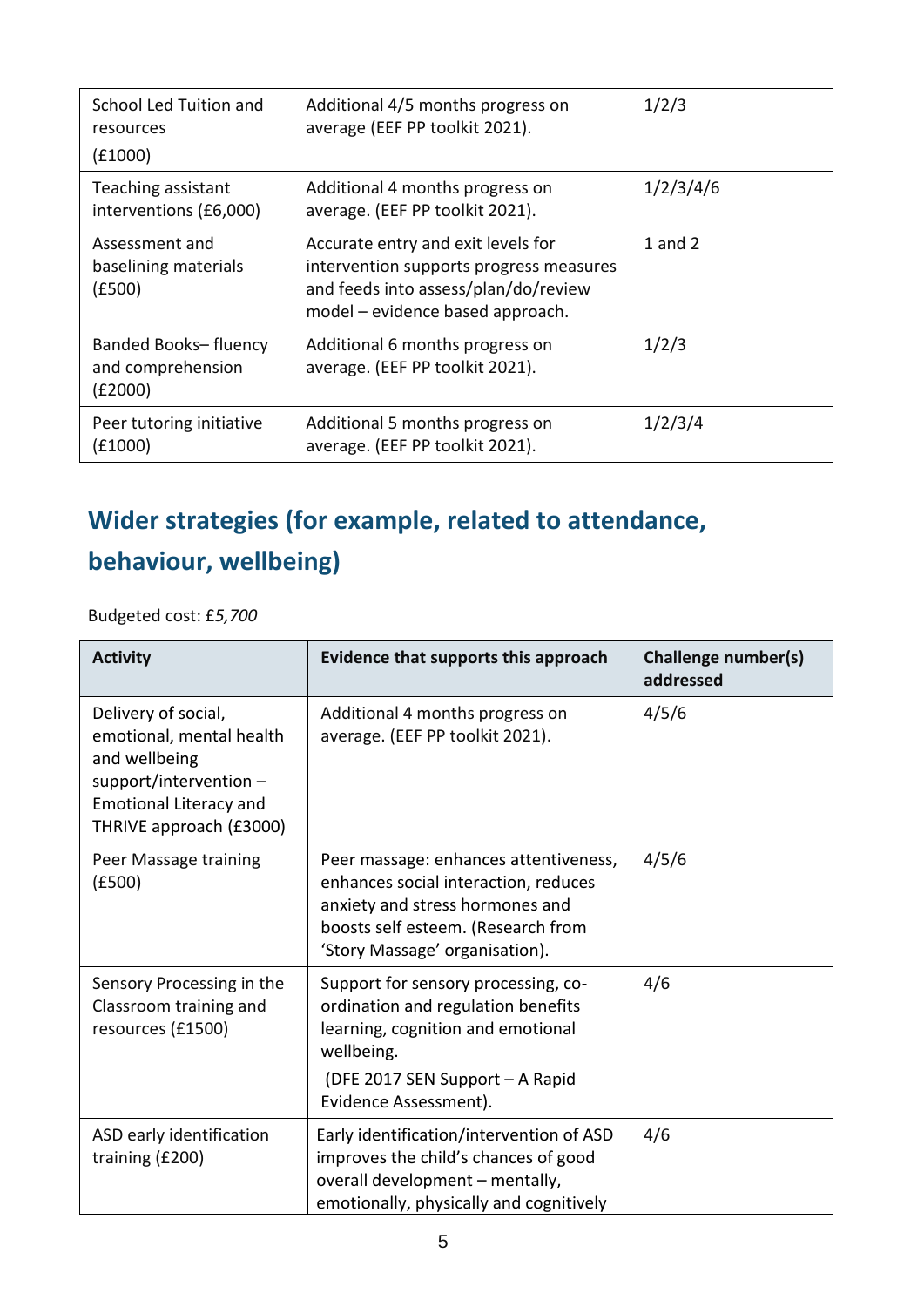|                                                                                         | (Autism Spectrum Disorder<br>Foundation).                                                            |       |
|-----------------------------------------------------------------------------------------|------------------------------------------------------------------------------------------------------|-------|
| Funding towards extra cur-<br>ricular learning and addi-<br>tional opportunities (£500) | Participation boosts self esteem and<br>well being.<br>(Parent/staff/pupil voice CFS 2018 -<br>2021) | 4/5/6 |

# **Total budgeted cost: £36,700**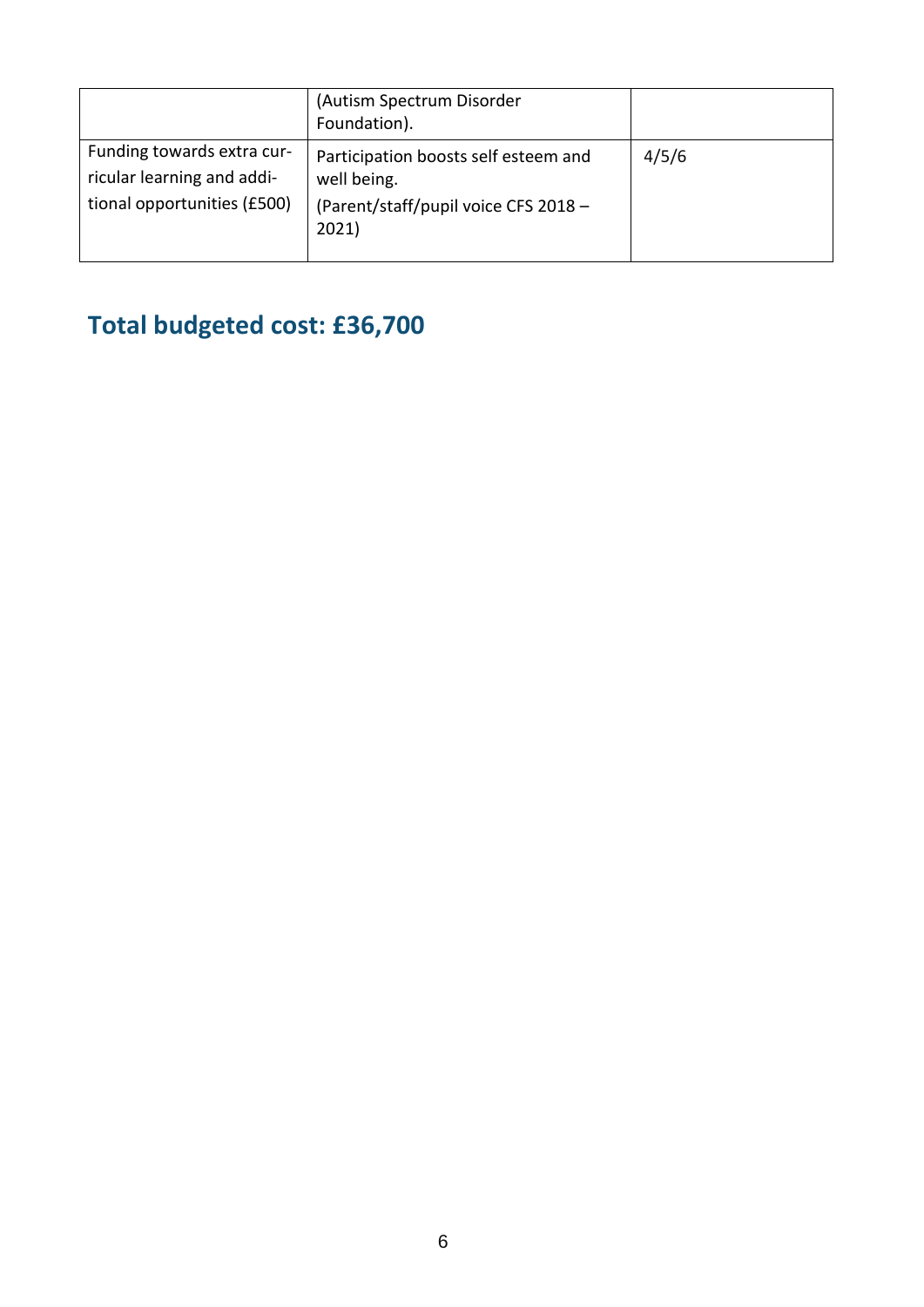### **Part B: Review of outcomes in the previous academic year**

### **Pupil premium strategy outcomes**

This details the impact that our pupil premium activity had on pupils in the 2020 to 2021 academic year.

#### Key Actions

Highly effective SGT (small group tuition in place throughout school. Highly skilled teachers and support staff deliver specific teaching to close gaps and extend learning for more able.

Personalised home learning intervention packages and 1 to one virtual support during school closures.

High quality small group phonics in place across EYFS and in KS1

30 iPads purchased with supporting apps to enhance provision across the curriculum.

Personal targets in place and good progress measured against SMART steps.

Fine motor skills development program in place throughout school.

iPad motor skills apps and resources purchased – clear progress in handwriting in children involved and seen throughout curriculum.

Staff KS team moderation and sharing of excellent marking/feedback practise.

### Positive Impacts:

- Progress of PP children in reading/writing in line with non PP in years 1-4. (Pupil Progress Meeting records).
- Pupil premium children made personal optimal progress based on overcoming barriers where possible.
- Increased EYFS attainment in Physical Development.
- Increased motivation and a positive impact on pupil self-esteem through successful handwriting.

### Key Actions

THRIVE staff training delivered. THRIVE practitioner delivered 1:1 THRIVE across the school staff and pupil voice positive on impact of THRIVE.

Intervention and close working with wide range of outside professionals – e.g. School Health, PMH, Early Help Team, Health Visitors, CYPS, NCC SEND EWB teachers, SALT, Epilepsy Nurse, NHS paediatricians, Social Care, OT services, Physio Therapy. Achieved through the